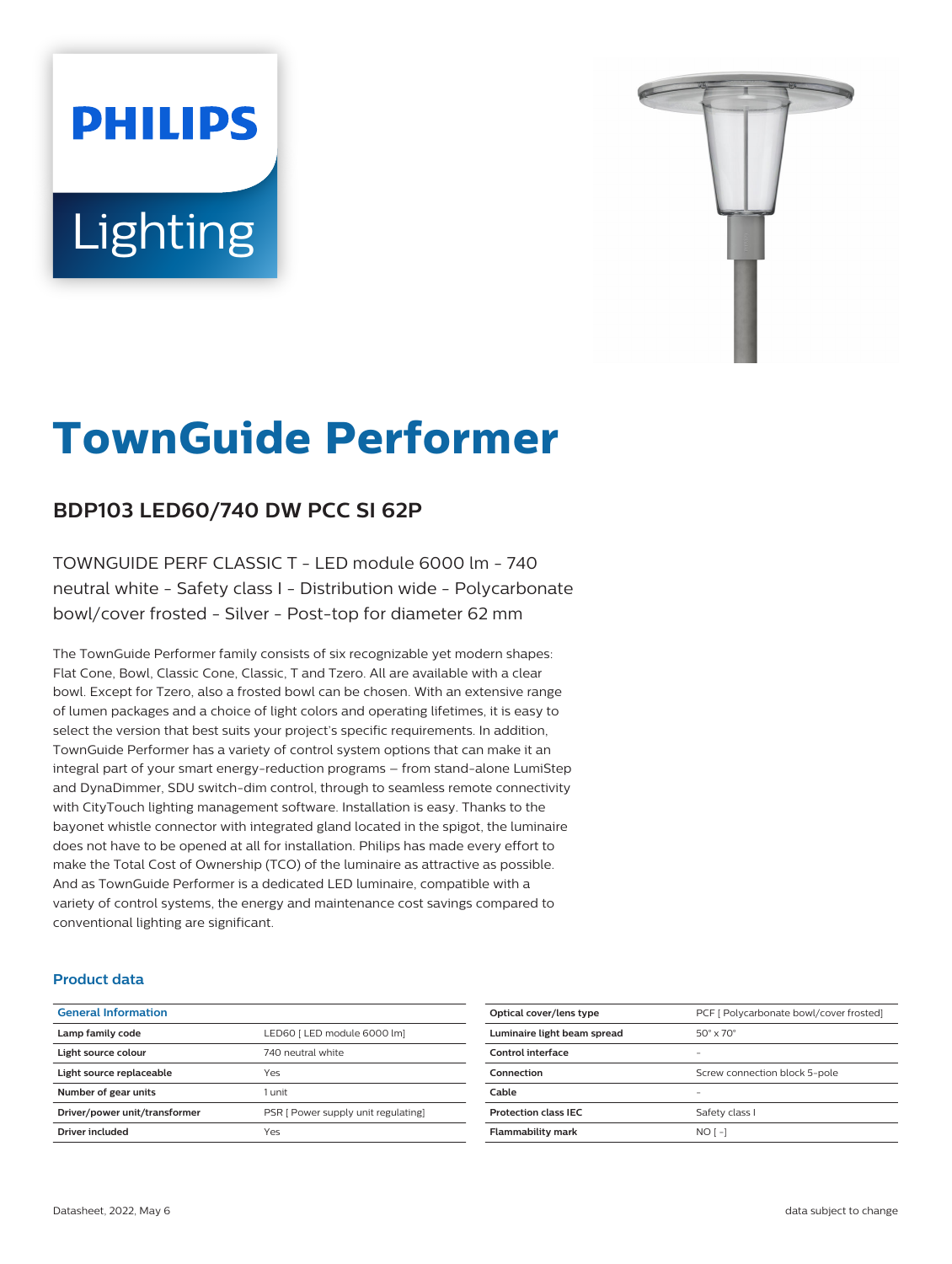## **TownGuide Performer**

| <b>CE mark</b>                          | CE mark                                        |
|-----------------------------------------|------------------------------------------------|
| <b>ENEC mark</b>                        | <b>ENEC</b> mark                               |
| <b>Warranty period</b>                  | 5 years                                        |
| Optic type outdoor                      | Distribution wide                              |
| Constant light output                   | No                                             |
| Number of products on MCB (16 A type B) | 10                                             |
| <b>EU RoHS compliant</b>                | Yes                                            |
| Light source engine type                | LED                                            |
| Serviceability class                    | Class A, the luminaire is equipped with        |
|                                         | serviceable parts (when applicable): LED       |
|                                         | board, driver, control units, surge-protection |
|                                         | device, optics, front cover and mechanical     |
|                                         | parts                                          |
| <b>Product family code</b>              | BDP103 [ TOWNGUIDE PERF CLASSIC T]             |
|                                         |                                                |
| <b>Light Technical</b>                  |                                                |
| Upward light output ratio               | 3                                              |
| Standard tilt angle post-top            | О°                                             |
| Standard tilt angle side entry          |                                                |
|                                         |                                                |
| <b>Operating and Electrical</b>         |                                                |
| <b>Input Voltage</b>                    | 220-240 V                                      |
| Input frequency                         | 50 to 60 Hz                                    |
| Inrush current                          | 45 A                                           |
| Inrush time                             | 0.285 ms                                       |
| Power factor (min.)                     | 0.95                                           |
|                                         |                                                |
| <b>Controls and Dimming</b>             |                                                |
| Dimmable                                | No                                             |
|                                         |                                                |
| <b>Mechanical and Housing</b>           |                                                |
| <b>Housing material</b>                 | Aluminium                                      |
| Reflector material                      |                                                |
| Optic material                          | Acrylate                                       |
| Optical cover/lens material             | Polycarbonate                                  |
| <b>Fixation material</b>                | Steel                                          |
| <b>Mounting device</b>                  | 62P [ Post-top for diameter 62 mm]             |
| Optical cover/lens shape                | Wide                                           |
| Optical cover/lens finish               | Clear                                          |
| <b>Overall height</b>                   | 458 mm                                         |
| <b>Overall diameter</b>                 | 570 mm                                         |
| Effective projected area                | $0.093 \text{ m}^2$                            |
| Colour                                  | Silver                                         |

| Dimensions (height x width x depth)          | 458 x NaN x NaN mm (18 x NaN x NaN in)      |
|----------------------------------------------|---------------------------------------------|
|                                              |                                             |
| <b>Approval and Application</b>              |                                             |
| Ingress protection code                      | IP66 [ Dust penetration-protected, jet-     |
|                                              | proof]                                      |
| Mech. impact protection code                 | IK10 [20 J vandal-resistant]                |
| Surge protection (common/differential)       | Luminaire surge protection level up to 6 kV |
|                                              | differential mode and 6 kV common mode      |
|                                              |                                             |
| <b>Initial Performance (IEC Compliant)</b>   |                                             |
| Initial luminous flux (system flux)          | 4500 lm                                     |
| Luminous flux tolerance                      | $+/-7%$                                     |
| Initial LED luminaire efficacy               | 115 lm/W                                    |
| Init. Corr. Colour Temperature               | 4000 K                                      |
| Init. Colour rendering index                 | 70                                          |
| Initial chromaticity                         | (0.38, 0.38) SDCM <5                        |
| Initial input power                          | 39 W                                        |
| Power consumption tolerance                  | $+/-10%$                                    |
| Init. colour rendering index tolerance       | $+/-2$                                      |
|                                              |                                             |
| <b>Over Time Performance (IEC Compliant)</b> |                                             |
| Control gear failure rate at median useful   | 10 %                                        |
| life 100,000 h                               |                                             |
| Lumen maintenance at median useful life*     | 95                                          |
| 100,000 h                                    |                                             |
|                                              |                                             |
| <b>Application Conditions</b>                |                                             |
| Ambient temperature range                    | -40 to +35 °C                               |
| Performance ambient temperature Tq           | $25^{\circ}$ C                              |
| Maximum dimming level                        | Not applicable                              |
|                                              |                                             |
| <b>Product Data</b>                          |                                             |
| Full product code                            | 871951405914600                             |
| Order product name                           | BDP103 LED60/740 DW PCC SI 62P              |
| EAN/UPC - product                            | 8719514059146                               |
| Order code                                   | 05914600                                    |
| SAP numerator - quantity per pack            | 1                                           |
| Numerator - packs per outer box              | 1                                           |



**SAP material** 910925866481 **SAP net weight (piece)** 7.480 kg